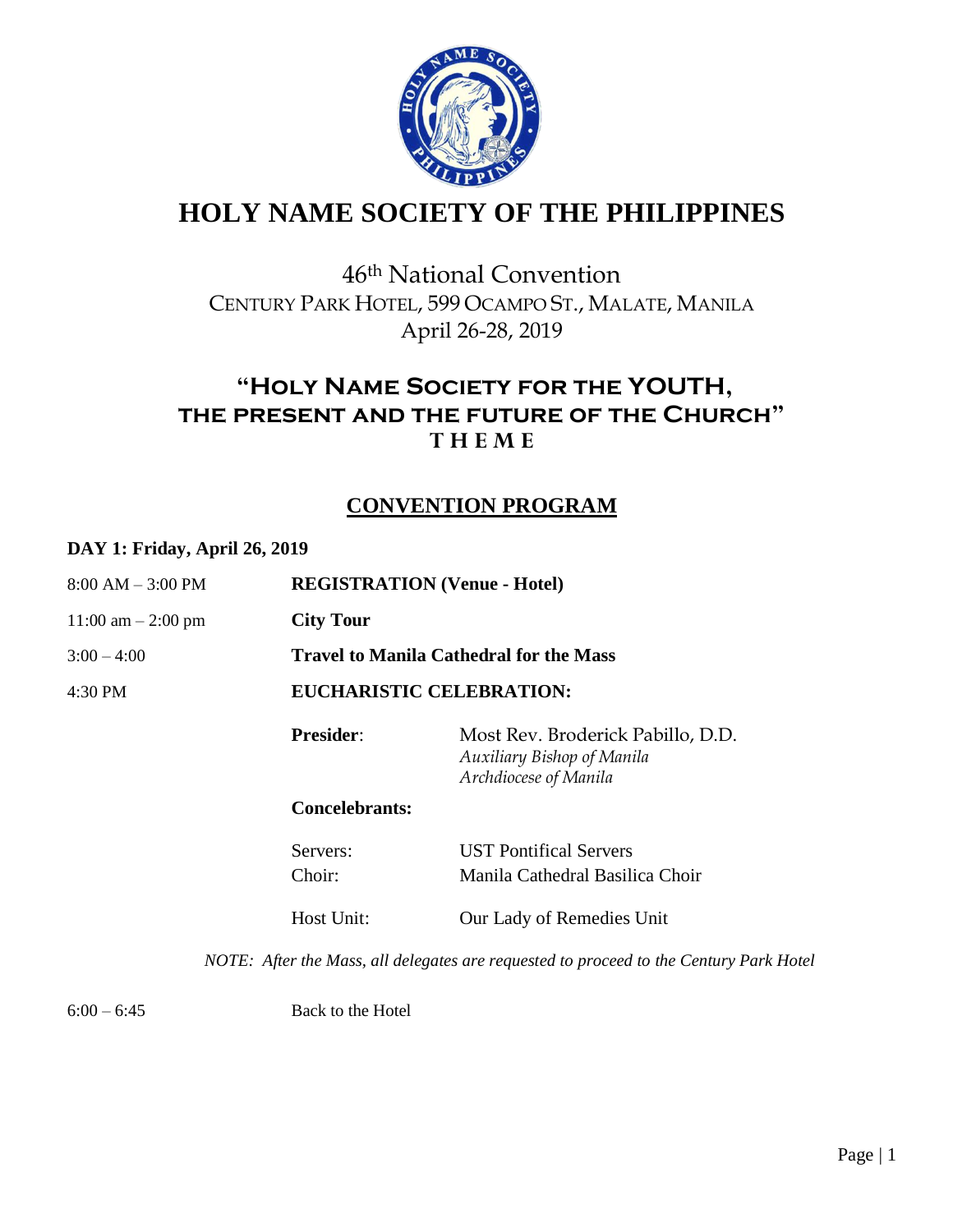| 7:00 PM                         | <b>OPENING OF THE 46th NATIONAL CONVENTION</b>             |                                                                                |                                                                    |  |
|---------------------------------|------------------------------------------------------------|--------------------------------------------------------------------------------|--------------------------------------------------------------------|--|
|                                 | Pambansang Awit:                                           |                                                                                | <b>Bro. Romeo Manuel</b><br>St. Anthony of Padua Parish, Singalong |  |
|                                 | Holy Name Pledge:                                          |                                                                                | Bro. Jaime G. San Jose<br>Most Holy Trinity Parish, Balic Balic    |  |
|                                 | Declaration of the 46th NATIONAL CONVENTION Bro. Max Viola |                                                                                | President, HNS                                                     |  |
|                                 | Presentation of Delegates:                                 |                                                                                | Bro. Marcy Angeles<br><b>Executive Secretary, HNS</b>              |  |
|                                 | <b>Welcome Address:</b>                                    |                                                                                | Bro. Max Viola<br>President, HNS                                   |  |
| 7:30 PM                         | <b>Dinner</b>                                              |                                                                                |                                                                    |  |
| 8:00PM                          | <b>WELCOME/PRESIDENT'S NIGHT</b>                           |                                                                                |                                                                    |  |
|                                 | <b>Cultural Presentation</b>                               |                                                                                |                                                                    |  |
|                                 |                                                            | <b>GOOD NIGHT AND HAVE A NICE SLEEP</b><br><b>TOMORROW A WHOLE DAY SESSION</b> |                                                                    |  |
| DAY 2: Saturday, April 27, 2019 |                                                            |                                                                                |                                                                    |  |
| 6:00 AM<br>6:30 AM              |                                                            | Brisk walking, Jogging, Communion with Nature<br><b>BREAKFAST</b>              |                                                                    |  |
| 8:00 AM                         | <b>EUCHARISTIC CELEBRATION:</b>                            |                                                                                |                                                                    |  |
|                                 | Presider:                                                  | Rev. Fr. Edgardo D. Alaurin, O.P.<br><b>National Spiritual Director</b>        |                                                                    |  |
|                                 | <b>Concelebrants:</b>                                      |                                                                                |                                                                    |  |
|                                 | Choir:                                                     | Holy Name Society Choir                                                        | National Shrine of Our Lady of Guadalupe                           |  |
|                                 | Host Unit:                                                 |                                                                                | St. Anthony of Padua Parish Unit, Singalong                        |  |
| 9:30 AM                         | <b>Health Break</b>                                        |                                                                                |                                                                    |  |
| 10:00 AM                        | <b>Speaker</b>                                             | Talk: "Role of the Youth in the Church"                                        | Rev. Fr. Napoleon B. Sipalay, Jr., OP                              |  |

11:00 Small Groups Discussion

*Prior Provincial,* 

*Dominican Province of the Philippines*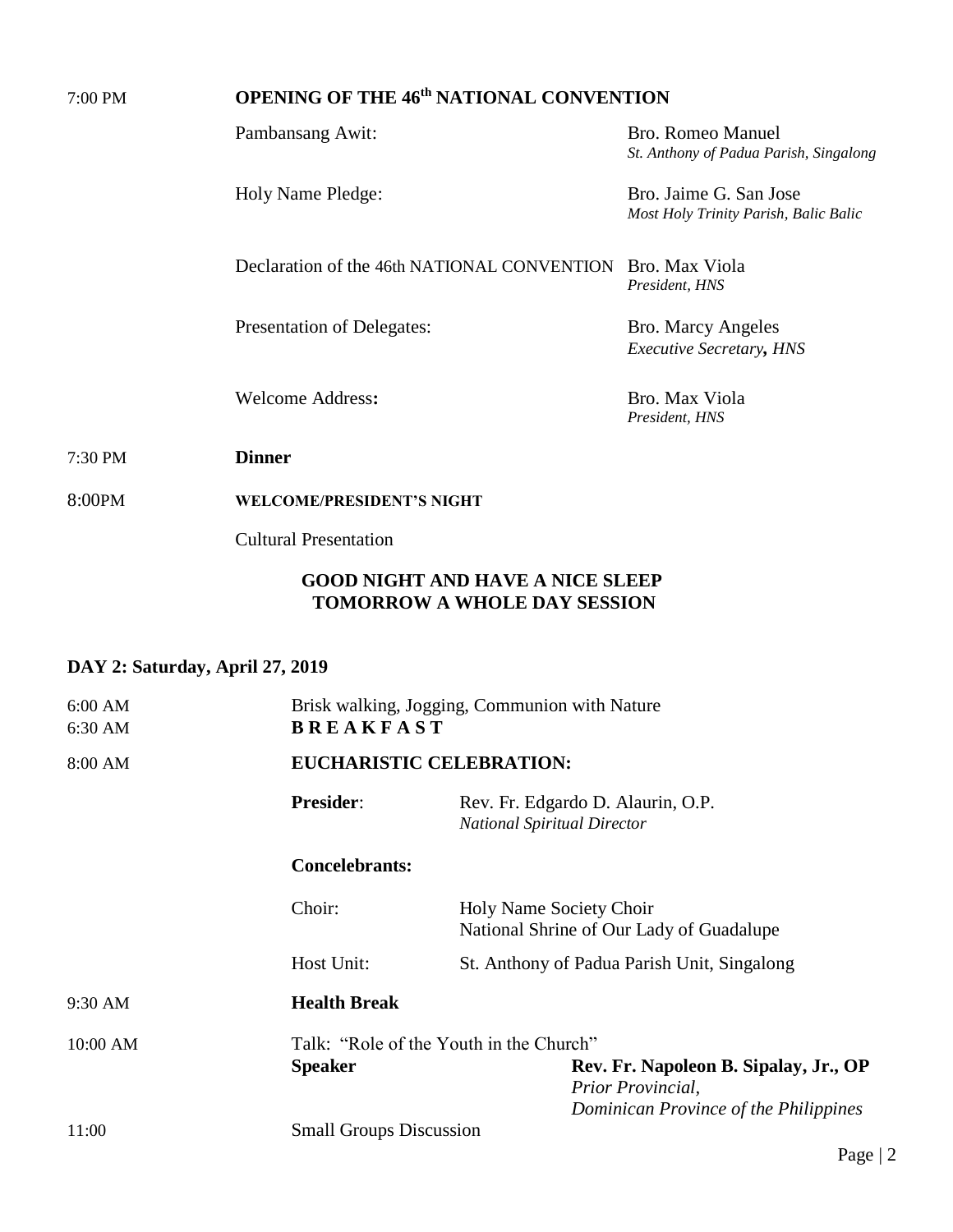| 12:00     | <b>LUNCH</b>                                                                                                            |  |  |
|-----------|-------------------------------------------------------------------------------------------------------------------------|--|--|
| $1:30$ PM | Sharing: Best practices from Mindanao, Luzon and Manila                                                                 |  |  |
|           | Raffle Draw - 20 consolation prizes @ P500.00 each                                                                      |  |  |
| $3:00$ PM | Health break                                                                                                            |  |  |
| $3:30$ PM | <b>Talk:</b> "Youth as the present and the future of the Church"<br><b>Speaker</b><br><b>Bro. Michael Angelo Lobrin</b> |  |  |
| 4:30      | Workshop                                                                                                                |  |  |
|           | Special Awards                                                                                                          |  |  |
| 5:00 PM   | Raffle Draw<br>-10 Consolation prizes $\omega$ P1,000.00 each<br>- 10 Consolation prizes @ P2,000.00 each               |  |  |
| 7:00 PM   | $D$ inner                                                                                                               |  |  |
| 8:00 PM   | <b>Fellowship Night - Ballroom Dancing</b>                                                                              |  |  |

## **DAY 3: Sunday, April 28, 2019**

| $6:00$ AM |                         | Brisk walking, Jogging, Communion with Nature                                                                                                     |  |  |  |
|-----------|-------------------------|---------------------------------------------------------------------------------------------------------------------------------------------------|--|--|--|
| 6:30 AM   | <b>BREAKFAST</b>        |                                                                                                                                                   |  |  |  |
| 8:00 AM   |                         | <b>EUCHARISTIC CELEBRATION</b>                                                                                                                    |  |  |  |
|           | Presider:               | Rev. Fr. Edgardo D. Alaurin, O.P.,<br>Holy Name Society, National Spiritual Director                                                              |  |  |  |
|           |                         | <b>Concelebrants:</b>                                                                                                                             |  |  |  |
|           | Choir:<br>Host Unit:    | San Sebastian Parish Choir<br>Minor Basilica of San Sebastian Unit                                                                                |  |  |  |
| 9:00 AM   |                         | Raffle Draw - 10 Consolation prizes @ P 3,000.00 each                                                                                             |  |  |  |
|           |                         | <b>FINAL RAFFLE DRAW</b>                                                                                                                          |  |  |  |
|           | <b>Closing Remarks:</b> | Bro. Narciso "Jun" F. Salas, Jr.<br><b>Executive Vice President, HNS</b>                                                                          |  |  |  |
|           |                         | <b>Final Blessing</b> and announcement of the next National Convention<br>Rev. Fr. Edgardo D. Alaurin, O.P.<br><b>National Spiritual Director</b> |  |  |  |
| 10:30     | LUNCH / DEPARTURE       |                                                                                                                                                   |  |  |  |